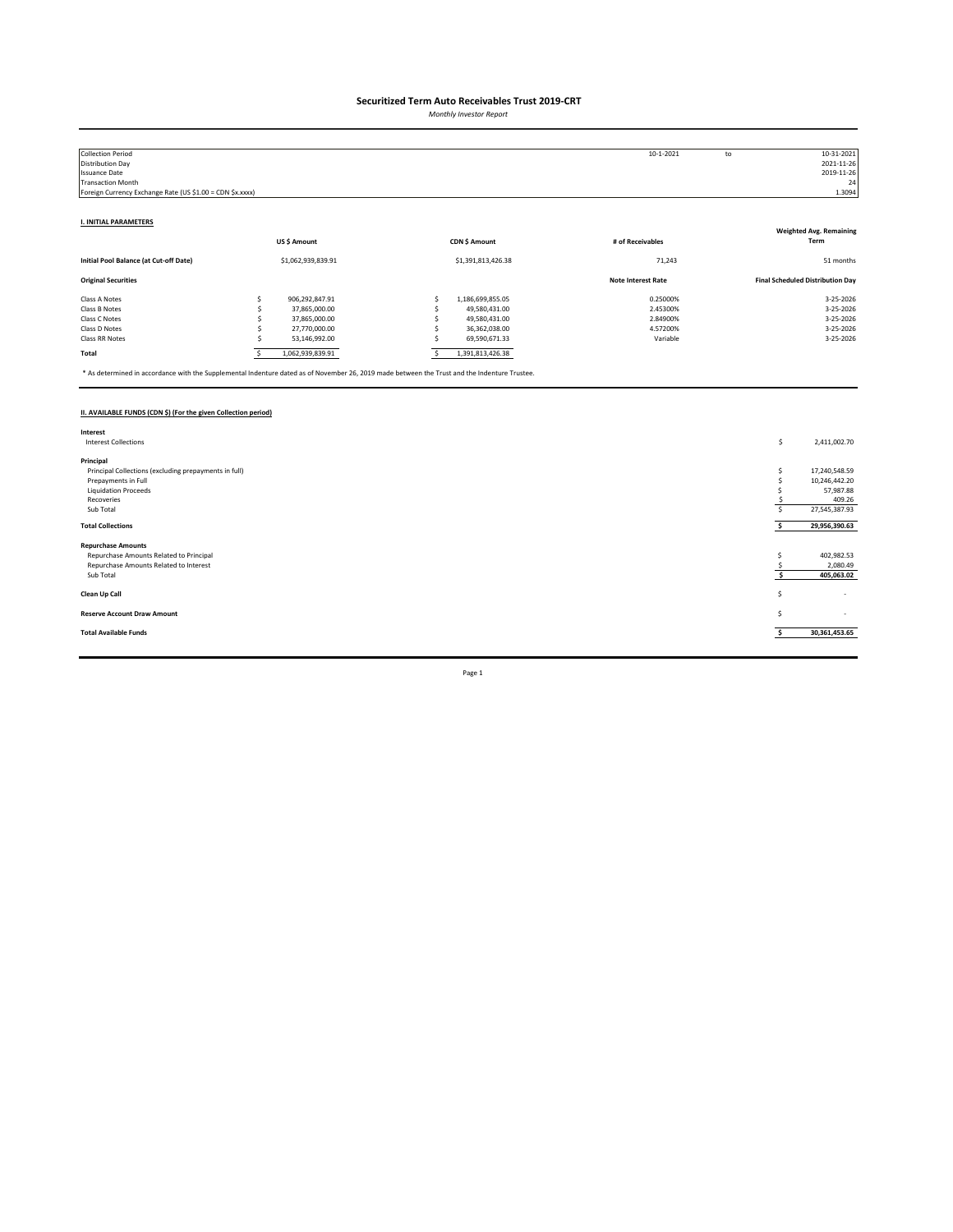*Monthly Investor Report*

| <b>Collection Period</b>                                  | 10-1-2021 | to | 10-31-2021 |
|-----------------------------------------------------------|-----------|----|------------|
| <b>Distribution Day</b>                                   |           |    | 2021-11-26 |
| Issuance Date                                             |           |    | 2019-11-26 |
| <b>Transaction Month</b>                                  |           |    | 24         |
| Foreign Currency Exchange Rate (US \$1.00 = CDN \$x.xxxx) |           |    | 1.3094     |
|                                                           |           |    |            |

#### **III. DISTRIBUTIONS**

| <b>Distribution</b>                                                      |                         | <b>Class A-D Share</b><br>(CDN <sub>5</sub> )         |     | <b>Class RR Share</b><br>(CDN <sub>5</sub> )  |     | <b>Amount Payable</b><br>(CDN <sub>5</sub> ) |     | <b>Distributions</b><br>(CDN S)  |     | Shortfall<br>(CDN <sub>5</sub> ) |              | <b>Carryover Shortfall</b><br>(CDN <sub>5</sub> ) |               |           | <b>Remaining Available</b><br>Funds<br>(CDN <sub>5</sub> ) |
|--------------------------------------------------------------------------|-------------------------|-------------------------------------------------------|-----|-----------------------------------------------|-----|----------------------------------------------|-----|----------------------------------|-----|----------------------------------|--------------|---------------------------------------------------|---------------|-----------|------------------------------------------------------------|
| (1) Trustee Fees and Expenses                                            |                         |                                                       |     |                                               | Ś   |                                              | \$. |                                  | \$. |                                  | \$           |                                                   |               | \$        | 30,361,453.65                                              |
| (2) Servicing Fee                                                        |                         |                                                       |     |                                               |     |                                              | Ś   |                                  | Ś   |                                  | <sup>s</sup> |                                                   |               | Ś         | 30,361,453.65                                              |
| (3) (i) Class A Fixed Rate Swap Payment <sup>(1)</sup>                   | Ś                       | 190.286.94 \$                                         |     | 10,015.10                                     | - 5 | 200,302.04                                   | -Ś  | 200,302.04                       | - S |                                  | Ś            |                                                   |               | Ś         | 30, 161, 151.61                                            |
| First Priority Principal Payment <sup>(2)</sup><br>(ii)                  |                         |                                                       | Ś   |                                               | Ś   |                                              | .s  |                                  | Š.  |                                  |              |                                                   |               | Ś         | 30, 161, 151.61                                            |
| (iii) Class B Fixed Rate Swap Payment <sup>(1)</sup>                     |                         | 7.950.21                                              | -S  | 418.43                                        | s.  | 8,368.64 \$                                  |     | 8,368.64 \$                      |     |                                  |              |                                                   |               | Š.        | 30,152,782.97                                              |
| (iv) Second Priority Principal Payment <sup>(2)</sup>                    |                         | $\overline{\phantom{a}}$                              | Ś   | ٠                                             | Ś   | $\sim$                                       | S.  | $\overline{\phantom{a}}$         | .s  |                                  |              |                                                   |               | Ś         | 30,152,782.97                                              |
| Class C Fixed Rate Swap Payment <sup>(1)</sup><br>(v)                    | S                       | 7,950.21                                              | - Ś | 418.43 \$                                     |     | 8,368.64 \$                                  |     | 8,368.64 \$                      |     |                                  |              |                                                   |               | Š.        | 30,144,414.33                                              |
| (vi) Third Priority Principal Payment <sup>(2)</sup>                     | Ś                       | 14,623,103.58                                         | - S | 769,637.03 \$                                 |     | 15,392,740.61 \$                             |     | 15,392,740.61 \$                 |     |                                  |              |                                                   |               | Š.        | 14,751,673.72                                              |
| (vii) Class D Fixed Rate Swap Payment <sup>(1)</sup>                     | Ś                       | 5,830.64 \$                                           |     | 306.88 \$                                     |     | $6,137.52$ \$                                |     | $6,137.52$ \$                    |     |                                  |              |                                                   |               | Ś         | 14,745,536.20                                              |
| (viii) Regular Principal Payment <sup>(2)</sup>                          | Ś                       | 12,147,168.66 \$                                      |     | 639,324.67 \$                                 |     | 12,786,493.33 \$                             |     | 12,786,493.33 \$                 |     |                                  |              |                                                   |               | .s        | 1,959,042.87                                               |
| (9) Reserve Account replenishment                                        |                         |                                                       |     |                                               |     |                                              | Ś   |                                  |     |                                  | ¢            |                                                   |               | .s        | 1,959,042.87                                               |
| (10) Senior Swap Termination Payment, if any                             |                         |                                                       |     |                                               |     |                                              | Ś   |                                  | Š.  |                                  |              |                                                   |               |           | 1,959,042.87                                               |
| (11) Subordinated Swap Termination Payment                               |                         |                                                       |     |                                               |     |                                              |     |                                  |     |                                  |              |                                                   |               |           | 1,959,042.87                                               |
| (12) Additional Trustee Fees and Expenses                                |                         |                                                       |     |                                               |     |                                              |     |                                  |     |                                  |              |                                                   |               |           | 1,959,042.88                                               |
| (13) Other Expenses <sup>(3)</sup>                                       |                         |                                                       |     |                                               |     | 317.32 \$                                    |     | 317.32 \$                        |     |                                  |              |                                                   |               |           | 1,958,725.56                                               |
| (14) Share of Remaining Available Funds<br>Total                         | $\overline{\mathbf{s}}$ | 1,860,789.28 \$<br>28,843,079.51 \$                   |     | 97,936.28 \$<br>1,518,056.82 \$               |     | 1,958,725.56 \$<br>30,361,453.65             | s.  | 1,958,725.56<br>30,361,453.65 \$ |     | N/A<br>$\sim$                    | \$.          |                                                   | N/A<br>$\sim$ | .S<br>\$. | $\sim$                                                     |
| <b>Total Principal Payments</b>                                          |                         | <b>Class A-D Share</b><br>(CDN <sub>5</sub> )         |     | <b>Class RR Share</b><br>(CDN <sub>5</sub> )  |     |                                              |     |                                  |     |                                  |              |                                                   |               |           |                                                            |
| First Priority Principal Payment <sup>(2)</sup>                          | Ś                       |                                                       | Š.  |                                               |     |                                              |     |                                  |     |                                  |              |                                                   |               |           |                                                            |
| Second Priority Principal Payment <sup>(2)</sup>                         |                         |                                                       | Ś   |                                               |     |                                              |     |                                  |     |                                  |              |                                                   |               |           |                                                            |
| Third Priority Principal Payment <sup>(2)</sup>                          |                         | 14,623,103.58                                         | -S  | 769,637.03                                    |     |                                              |     |                                  |     |                                  |              |                                                   |               |           |                                                            |
| Regular Principal Payment <sup>(2)</sup>                                 |                         | 12,147,168.66 \$                                      |     | 639,324.67                                    |     |                                              |     |                                  |     |                                  |              |                                                   |               |           |                                                            |
| Total                                                                    | Ś.                      | 26,770,272.24 \$                                      |     | 1,408,961.70                                  |     |                                              |     |                                  |     |                                  |              |                                                   |               |           |                                                            |
| Amounts deposited by Swap Counterparty or<br><b>Administrative Agent</b> |                         | <b>Note Liquidation Account</b><br>(US <sub>5</sub> ) |     | <b>Class RR Account</b><br>(US <sub>5</sub> ) |     |                                              |     |                                  |     |                                  |              |                                                   |               |           |                                                            |
| <b>Total Amounts Deposited</b>                                           | \$                      | 20,598,994.44 \$                                      |     | 1,084,157.60                                  |     |                                              |     |                                  |     |                                  |              |                                                   |               |           |                                                            |
| Amounts to be distributed to Noteholders                                 |                         | (US <sub>5</sub> )                                    |     | (US S)                                        |     |                                              |     |                                  |     |                                  |              |                                                   |               |           |                                                            |
| Note Interest <sup>(4)</sup>                                             | Ś                       | 154,308.14 \$                                         |     | 8,121.48                                      |     |                                              |     |                                  |     |                                  |              |                                                   |               |           |                                                            |
| Principal Payment <sup>(5)</sup>                                         | S                       | 20,444,686.30 \$                                      |     | 1,076,036.12                                  |     |                                              |     |                                  |     |                                  |              |                                                   |               |           |                                                            |
| Total                                                                    | Š.                      | 20,598,994.44 \$                                      |     | 1,084,157.60                                  |     |                                              |     |                                  |     |                                  |              |                                                   |               |           |                                                            |
| Shortfall                                                                |                         |                                                       | Ś   |                                               |     |                                              |     |                                  |     |                                  |              |                                                   |               |           |                                                            |
| <b>Carryover shortfall</b>                                               |                         | $\overline{\phantom{a}}$                              |     |                                               |     |                                              |     |                                  |     |                                  |              |                                                   |               |           |                                                            |

<sup>(1)</sup> US \$ amount to pay interest on the Notes is obtained through Swap Agreement or by conversion of CDN \$ by the Administrative Agent if a Swap Termination Event has occurred and deposited to the Note Liquidation Account <sup>(2)</sup> US \$ amount to pay principal on the Notes is obtained through Swap Agreement or by conversion of CDN \$ by the Administrative Agent if a Swap Termination Event has occurred and deposited to the Note Liquidation Accoun

(3) Inclusive of other trust expenses accrued since the Issuance date.

<sup>(4)</sup> Sequential by Class of Notes based on the Accrued Note Interest for the respective Class A-D. Class RR amounts are calculated based on Class RR proportion as defined in the Offering Memorandum, as applicable.

<sup>P)</sup> For Class A-D paid pro rata by Class based on the respective Target Principal Allocation unless and until the occurrence of a Sequential Principal Payment Trigger Event, after which principal would be paid sequentiall

#### **IV. NOTEHOLDER PAYMENTS**

|                               | <b>Noteholder Interest Payments</b> |                                                 |         | Noteholder Principal Payments |                                                           |  |          |  | <b>Total Payment</b> |  |                                                 |  |  |
|-------------------------------|-------------------------------------|-------------------------------------------------|---------|-------------------------------|-----------------------------------------------------------|--|----------|--|----------------------|--|-------------------------------------------------|--|--|
|                               | Actual                              | Per \$1,000 Original<br><b>Principal Amount</b> |         |                               | Per \$1,000 Original<br>Actual<br><b>Principal Amount</b> |  |          |  | Actual               |  | Per \$1,000 Original<br><b>Principal Amount</b> |  |  |
| US \$ Amounts                 |                                     |                                                 |         |                               |                                                           |  |          |  |                      |  |                                                 |  |  |
| Class A Notes                 | 63.074.55 S                         |                                                 | 0.06960 |                               | 18.349.182.22 \$                                          |  | 20.24642 |  | 18.412.256.77 \$     |  | 20.31601                                        |  |  |
| Class B Notes                 | 25.857.18 \$                        |                                                 | 0.68288 |                               | 766.630.55 \$                                             |  | 20.24642 |  | 792.487.73 \$        |  | 20.92929                                        |  |  |
| Class C Notes                 | 30.031.43 \$                        |                                                 | 0.79312 |                               | 766.630.55 \$                                             |  | 20.24642 |  | 796.661.98 \$        |  | 21.03953                                        |  |  |
| Class D Notes                 | 35.344.98 S                         |                                                 | 1.27278 |                               | 562.242.98 \$                                             |  | 20.24642 |  | 597.587.96 \$        |  | 21.51919                                        |  |  |
| Class RR Notes <sup>(6)</sup> | 8.121.48 \$                         |                                                 | 0.15281 |                               | 1.076.036.12 \$                                           |  | 20.24642 |  | 1.084.157.60 \$      |  | 20.39923                                        |  |  |
| Total (US \$)                 | 162,429.62                          |                                                 |         |                               | 21,520,722.42                                             |  |          |  | 21,683,152.04        |  |                                                 |  |  |

(6) Excludes Class RR Share of remaining Available Funds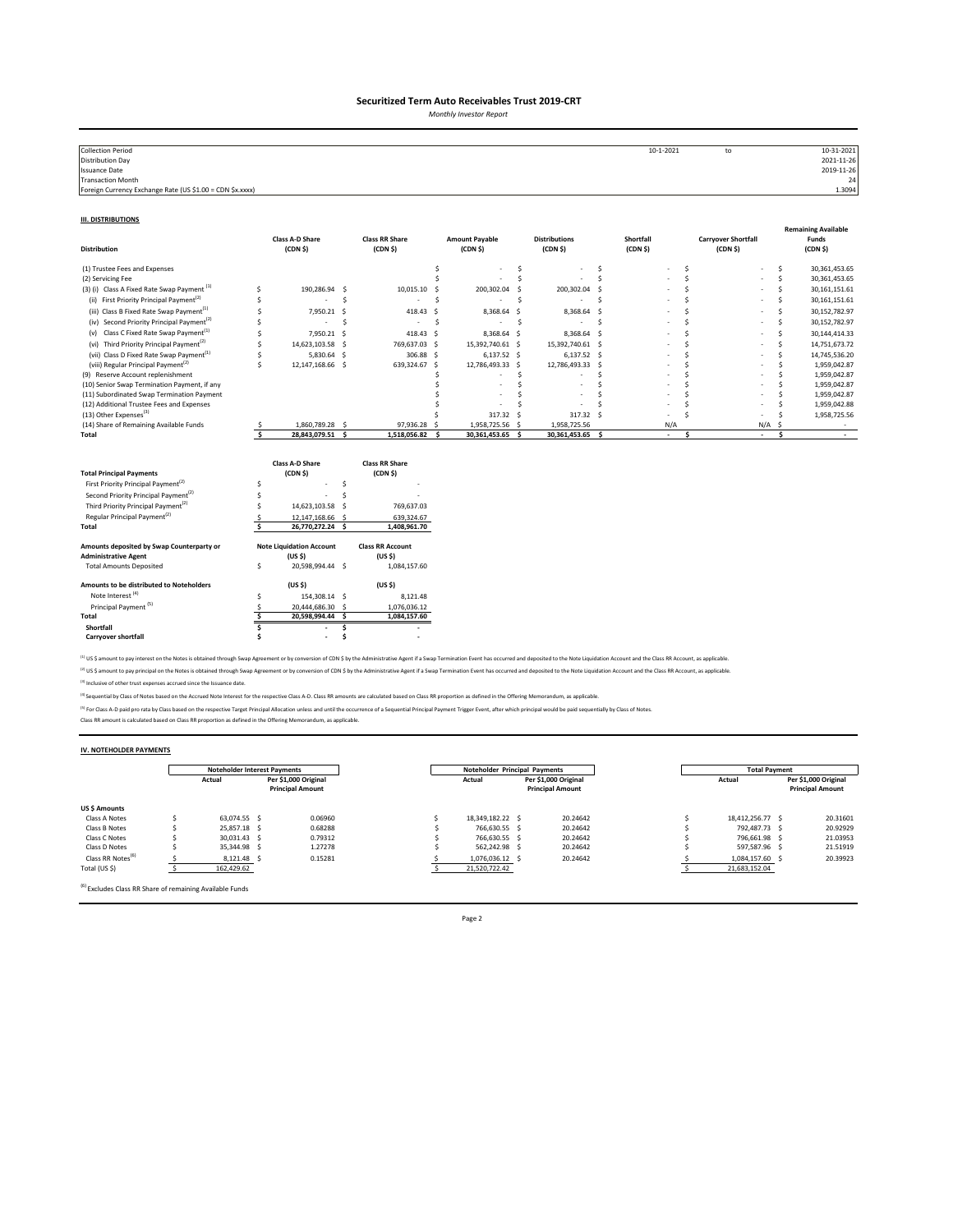*Monthly Investor Report*

| <b>Collection Period</b><br><b>Distribution Day</b><br><b>Issuance Date</b><br><b>Transaction Month</b><br>Foreign Currency Exchange Rate (US \$1.00 = CDN \$x.xxxx)                                               |                                                                                                                                                                                                 |                                                                                                      |                                                                            |                                                                   | 10-1-2021                                                                                                                                                 | to                                                                                                   | 10-31-2021<br>2021-11-26<br>2019-11-26<br>- 24<br>1.3094                   |
|--------------------------------------------------------------------------------------------------------------------------------------------------------------------------------------------------------------------|-------------------------------------------------------------------------------------------------------------------------------------------------------------------------------------------------|------------------------------------------------------------------------------------------------------|----------------------------------------------------------------------------|-------------------------------------------------------------------|-----------------------------------------------------------------------------------------------------------------------------------------------------------|------------------------------------------------------------------------------------------------------|----------------------------------------------------------------------------|
| <b>V. NOTES BALANCE</b>                                                                                                                                                                                            |                                                                                                                                                                                                 |                                                                                                      |                                                                            |                                                                   |                                                                                                                                                           |                                                                                                      |                                                                            |
|                                                                                                                                                                                                                    |                                                                                                                                                                                                 | <b>Beginning of Period</b>                                                                           |                                                                            |                                                                   |                                                                                                                                                           | <b>End of Period</b>                                                                                 |                                                                            |
| <b>Notes</b>                                                                                                                                                                                                       | Balance (US \$)                                                                                                                                                                                 | Balance (CDN \$)                                                                                     | <b>Note Factor</b>                                                         |                                                                   | Balance (US \$)                                                                                                                                           | Balance (CDN \$)                                                                                     | <b>Note Factor</b>                                                         |
| Class A Notes<br>Class B Notes<br>Class C Notes<br>Class D Notes<br>Class RR Notes<br>Total                                                                                                                        | \$<br>302,757,839.84 \$<br>12,649,250.88<br>$\sim$<br>s<br>12,649,250.88<br>$\mathsf{S}$<br>Ś<br>9,276,896.79<br>$\mathsf{S}$<br>Ŝ.<br>17,754,380.97<br>-\$<br>.s<br>355,087,619.37<br>\$<br>Ś. | 396,431,115.49<br>16,562,929.10<br>16,562,929.10<br>12,147,168.64<br>23,247,586.49<br>464,951,728.79 | 0.3340618<br>0.3340618<br>0.3340618<br>0.3340618<br>0.3340618<br>0.3340618 |                                                                   | \$<br>284,408,657.62 \$<br>11,882,620.33 \$<br>\$<br>\$<br>11,882,620.33 \$<br>\$<br>8,714,653.81 \$<br>16,678,344.85 \$<br>\$<br>\$<br>333,566,896.95 \$ | 372,404,696.29<br>15,559,103.06<br>15,559,103.06<br>11,410,967.68<br>21,838,624.79<br>436,772,494.85 | 0.3138154<br>0.3138154<br>0.3138154<br>0.3138154<br>0.3138154<br>0.3138154 |
| VI. POOL INFORMATION (CDN \$)                                                                                                                                                                                      |                                                                                                                                                                                                 |                                                                                                      |                                                                            |                                                                   |                                                                                                                                                           |                                                                                                      |                                                                            |
| Pool Information                                                                                                                                                                                                   |                                                                                                                                                                                                 |                                                                                                      |                                                                            | <b>Beginning of Period</b>                                        |                                                                                                                                                           |                                                                                                      | <b>End of Period</b>                                                       |
| Weighted average APR<br>Weighted average Remaining Term<br>Number of Receivables Outstanding<br>Pool Balance<br>Pool Factor                                                                                        |                                                                                                                                                                                                 |                                                                                                      |                                                                            | 6.18%<br>32 Months<br>39,935<br>\$<br>464,951,728.79<br>0.3340618 |                                                                                                                                                           |                                                                                                      | 6.18%<br>31 Months<br>38,566<br>\$<br>436,772,494.85<br>0.3138154          |
| VII. RECONCILIATION OF RESERVE ACCOUNT (CDN \$)                                                                                                                                                                    |                                                                                                                                                                                                 |                                                                                                      |                                                                            |                                                                   |                                                                                                                                                           |                                                                                                      |                                                                            |
| Beginning Reserve Account Balance (as of Closing)<br>Reserve Account Deposits Made<br>Reserve Account Draw Amount<br><b>Ending Reserve Account Balance</b>                                                         |                                                                                                                                                                                                 |                                                                                                      |                                                                            |                                                                   |                                                                                                                                                           |                                                                                                      | 3,479,533.57<br>\$<br>\$<br>\$<br>-\$<br>3,479,533.57                      |
| <b>Specified Reserve Account Balance</b>                                                                                                                                                                           |                                                                                                                                                                                                 |                                                                                                      |                                                                            |                                                                   |                                                                                                                                                           |                                                                                                      | \$<br>3,479,533.57                                                         |
| VIII. DELINQUENT RECEIVABLES (CDN \$)                                                                                                                                                                              |                                                                                                                                                                                                 |                                                                                                      |                                                                            |                                                                   |                                                                                                                                                           |                                                                                                      |                                                                            |
| <b>Delinquent Receivables</b>                                                                                                                                                                                      |                                                                                                                                                                                                 |                                                                                                      | # of Receivables                                                           |                                                                   | Amount                                                                                                                                                    |                                                                                                      | % of End of Period Pool<br><b>Balance</b>                                  |
| 31 - 60 Days Delinquent<br>61 - 90 Days Delinquent<br>91 - 120 Days Delinquent<br>121 - 180 Days Delinquent<br>181+ Days Delinquent<br><b>Total Delinquent Receivables</b>                                         |                                                                                                                                                                                                 |                                                                                                      | 81<br>39<br>25<br>34<br>70<br>249                                          |                                                                   | 828.216.70<br>\$<br>\$<br>350,902.69<br>\$<br>167,674.57<br>\$<br>442,485.47<br>910,431.15<br>\$<br>\$<br>2,699,710.58                                    |                                                                                                      | 0.19%<br>0.08%<br>0.04%<br>0.10%<br>0.21%<br>0.62%                         |
| <b>Repossession Inventory</b>                                                                                                                                                                                      |                                                                                                                                                                                                 |                                                                                                      | # of Receivables                                                           |                                                                   | Amount                                                                                                                                                    |                                                                                                      |                                                                            |
| <b>Beginning of Period Repossession Inventory</b><br>Repossessions in the Current Collection Period<br>Vehicles removed from Inventory in Current Collection Period<br><b>End of Period Repossession Inventory</b> |                                                                                                                                                                                                 |                                                                                                      | 18<br>$\mathbf{g}$<br>(8)<br>18                                            |                                                                   | \$<br>373,248.52<br>\$<br>130,597.89<br>\$<br>(188, 101.50)<br>\$<br>315,744.91                                                                           |                                                                                                      |                                                                            |
| Number of 61+ Delinquent Receivables                                                                                                                                                                               |                                                                                                                                                                                                 |                                                                                                      |                                                                            |                                                                   |                                                                                                                                                           |                                                                                                      | % of End Of Period<br># Receivables                                        |
| <b>Current Collection Period</b><br><b>Preceding Collection Period</b><br>Second preceding Collection Period<br>Three month simple average (current and two prior Collection Periods)                              |                                                                                                                                                                                                 |                                                                                                      |                                                                            |                                                                   |                                                                                                                                                           |                                                                                                      | 0.44%<br>0.42%<br>0.41%<br>0.42%                                           |